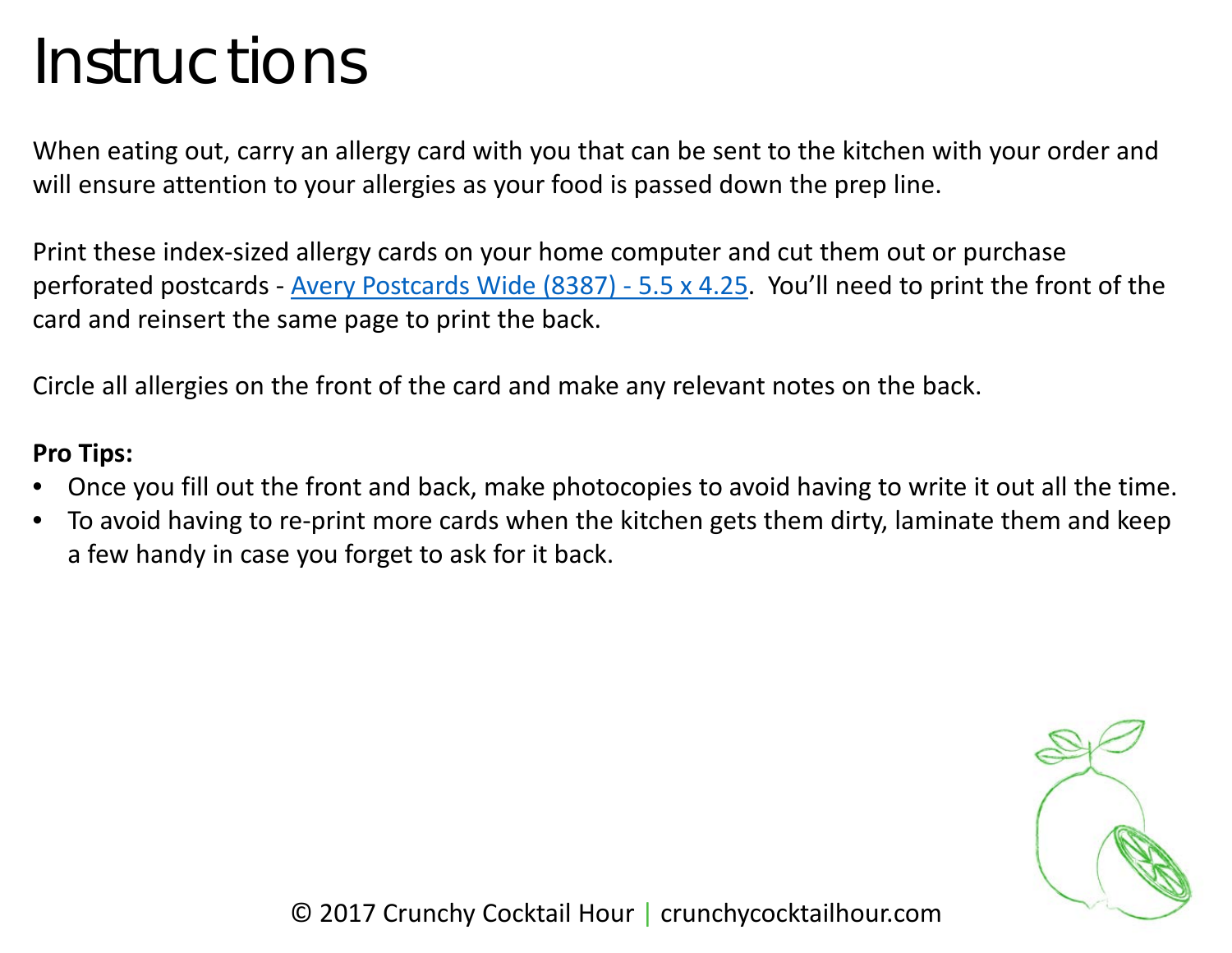

Hi Chef - I'm sitting at table \_\_\_\_\_\_\_\_ and I have *severe food allergies*. In order to avoid a *lifethreatening* reaction, I must avoid all foods that contain:

| in Gluten Other (see reverse side) |  |  |  |
|------------------------------------|--|--|--|

Please make sure that my food does not contain any of these ingredients and that any utensils and equipment used to prepare my meal, as well as prep surfaces, are fully cleaned immediately before using. If you are unsure, please ask questions! **THANK YOU!**



Hi Chef - I'm sitting at table \_\_\_\_\_\_\_\_ and I have *severe food allergies*. In order to avoid a *lifethreatening* reaction, I must avoid all foods that contain:

|  | in Gluten  other (see reverse side) |  |  |
|--|-------------------------------------|--|--|

Please make sure that my food does not contain any of these ingredients and that any utensils and equipment used to prepare my meal, as well as prep surfaces, are fully cleaned immediately before using. If you are unsure, please ask questions! **THANK YOU!**



Hi Chef - I'm sitting at table \_\_\_\_\_\_\_\_ and I have *severe food allergies*. In order to avoid a *lifethreatening* reaction, I must avoid all foods that contain:



Please make sure that my food does not contain any of these ingredients and that any utensils and equipment used to prepare my meal, as well as prep surfaces, are fully cleaned immediately before using. If you are unsure, please ask questions! **THANK YOU!**

© 2017 Crunchy Cocktail Hour| crunchycocktailhour.com



Hi Chef - I'm sitting at table \_\_\_\_\_\_\_\_ and I have *severe food allergies*. In order to avoid a *lifethreatening* reaction, I must avoid all foods that contain:

Peanuts Tree Nuts Other (see reverse side)  $\begin{bmatrix} \begin{bmatrix} 1 \end{bmatrix} & \begin{bmatrix} 1 \end{bmatrix} & \begin{bmatrix} 1 \end{bmatrix} & \begin{bmatrix} 1 \end{bmatrix} & \begin{bmatrix} 1 \end{bmatrix} & \begin{bmatrix} 1 \end{bmatrix} & \begin{bmatrix} 1 \end{bmatrix} & \begin{bmatrix} 1 \end{bmatrix} & \begin{bmatrix} 1 \end{bmatrix} & \begin{bmatrix} 1 \end{bmatrix} & \begin{bmatrix} 1 \end{bmatrix} & \begin{bmatrix} 1 \end{bmatrix} & \begin{bmatrix} 1 \end$ Soy Shellfish Dairy Eggs Wheat Fish

Please make sure that my food does not contain any of these ingredients and that any utensils and equipment used to prepare my meal, as well as prep surfaces, are fully cleaned immediately before using. If you are unsure, please ask questions! **THANK YOU!**

## © 2017 Crunchy Cocktail Hour| crunchycocktailhour.com